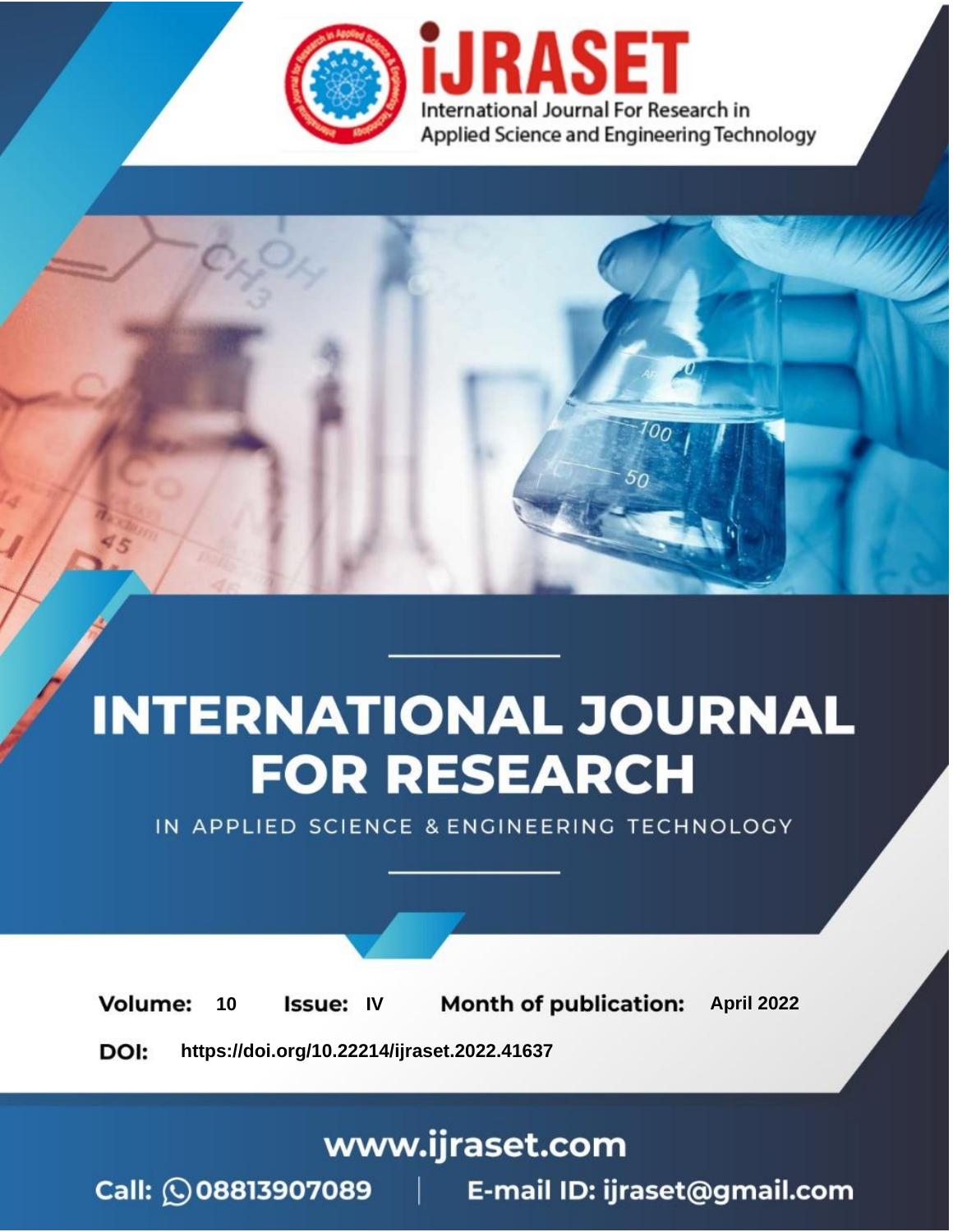

### **Experimental Analysis of HDPE Percentage in Bitumen Samples Using IDT Test**

Akshay Mhatre<sup>1</sup>, Avinash Walunj<sup>2</sup>, Atish Pichake<sup>3</sup>, Ankit Torane<sup>4</sup>, Vinayak Agawane<sup>5</sup>, Dr. Apeksha Mendhe<sup>6</sup> *1, 2, 3, 4, 5B.R. Harne College of Engineering and Technology, Karav, Vangani, Dis:-Thane, Maharashtra <sup>6</sup>Guide*

*Abstract: The main objective of this research is to evaluate the ability of using recycled plastic waste as a binder material with asphaltic concrete to improve the performance and service life of the road. As bitumen is used as a binder material in asphaltic concrete which is very costly.* 

*We can reducethis cost by replacing bitumen (up to some extent) with plastic. There are many types of plastic but here we used only High Density Polyethylene (HDPE) plastic. NHA class B aggregates were used in this research with varying admixture (2, 4, and 6%) and bitumen content (3, 3.5, 4, 4.5, 5,5.5, and 6%). For this purpose Marsha Stability and Flow test and ITS test was carried out whichshowed different results for different percentages of admixture.*

#### **I. INTRODUCTION**

Good road infrastructure is a vital requirement for the social and economic development of any country. The goal of roads is to provide durable and long lasting pavements to improve riding comfort and safety, as well as to reduce maintenance costs. This can be achieved by providing good structural pavement design as well as good asphalt mixture design. Throughout the years, numerous studies have been conducted to improve asphalt mixture design for better performing pavements. Significant improvement on asphalt mixture quality has been made by the addition ofmodifiers. Modifiers can enhance asphalt binder's stiffness at normal temperature which has the capacity to reduce shoving and rutting, while decreasing its stiffness at low temperatures to improve its resistance to fatigue cracking.

Also, modifiers can increase adhesion between asphalt binder and aggregates in the presence of moisture, this will reduce the probability of aggregate stripping.

The modification of bitumen with polymers can improve the properties of asphalt mixtures. Researches shows that the use of recycled plastic may also show a similar result with additional environmental advantages.

This work aims to evaluate the possible advantages of modifying the bitumen with different plastic wastes, namely polyethylene (high density HDPE), in order to improve the properties of the resulting binders for use in high performance asphalt mixtures. The performance of modified binders with recycled polymers was compared with that of the conventional bitumen and the one of a commercial modified binder.

The results of the laboratorytests was used in the selection of the best plastic waste materials and production conditions. That was used in the modification of bitumen in order to optimize its behavior, emphasized the study aims to promote the reuse of plastic waste in a more environmental and economic way.

The most common asphalt mixture modifiers are filer, extender, fiber, oxidant, antioxidant, hydrocarbon, crumb rubber and polymers. Crumb rubber can be obtained from tiers whilepolymers can be obtained from waste disposal plastic such as plastic bags and bottles.

Disposal ofplastic waste materials has become a serious environmental problem. In highway engineering it has been considered to use the different waste materials produced by various processes instead ofdischarging them openly into environment which results in high level pollution and environmentaldegradation. Such waste includes industrial, municipal and agricultural waste

#### **II. DIFFERENT TESTS ON COLLECTED MATERIALS**

#### *A. Asphalt Consistency Properties*

Table a. shows the propertied of Asphalt consistency. Also (IS 1201-20)1978 are mentioned.These results of bitumen are without plastic admixtures.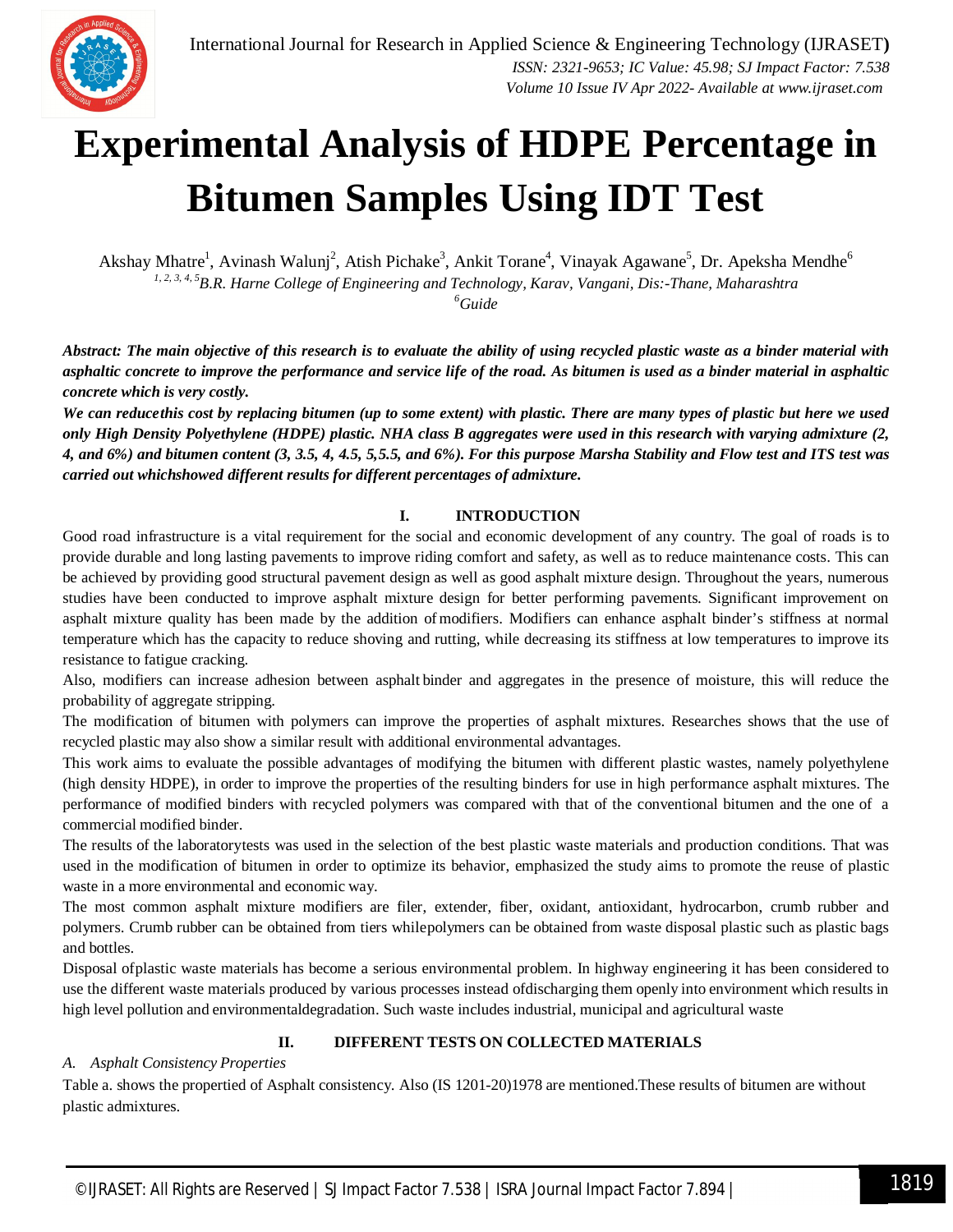

International Journal for Research in Applied Science & Engineering Technology (IJRASET**)**  *ISSN: 2321-9653; IC Value: 45.98; SJ Impact Factor: 7.538 Volume 10 Issue IV Apr 2022- Available at www.ijraset.com*

|      |                 |              |             | IS 1205-1978      |        |                    |
|------|-----------------|--------------|-------------|-------------------|--------|--------------------|
| S.no | Property        | Bitumen Type | Unit        |                   | Result | <b>Test Method</b> |
|      | Softening Point | 60/70        | $\rm ^{o}C$ | 49-57             | 56     | IS1205-1978        |
|      | Penetration     | 60/70        | mm/10       | 60-70             | 63     | IS1203-1978        |
|      | Flash           | 60/70        | $\rm ^{o}C$ | $230 \text{ min}$ | 240    | IS1209-1978        |
|      | Fire Point      | 60/70        | $\rm ^{o}C$ | $235 \text{ min}$ | 250    | IS1209-1978        |
|      | Ductility       | 60/70        | cm          | $100 \text{ min}$ | 120    | IS1208-1978        |
|      |                 |              |             |                   |        |                    |

Asphalt Consistency Properties

#### **III. RESULTS AND ANALYSIS**





IDT apparatus Crack after IDT testing

| Polymer (HDPE %)  | 0%     | 2%     | 4%     | 6%     |
|-------------------|--------|--------|--------|--------|
| Average IDT (KN)  | 281.18 | 292.58 | 320.12 | 292.02 |
| Increased $(\% )$ |        | 2.24   | 9.62   | 2.14   |

Analysis For The Road Of 1000m and 3.75m Wide WithAdmixtures

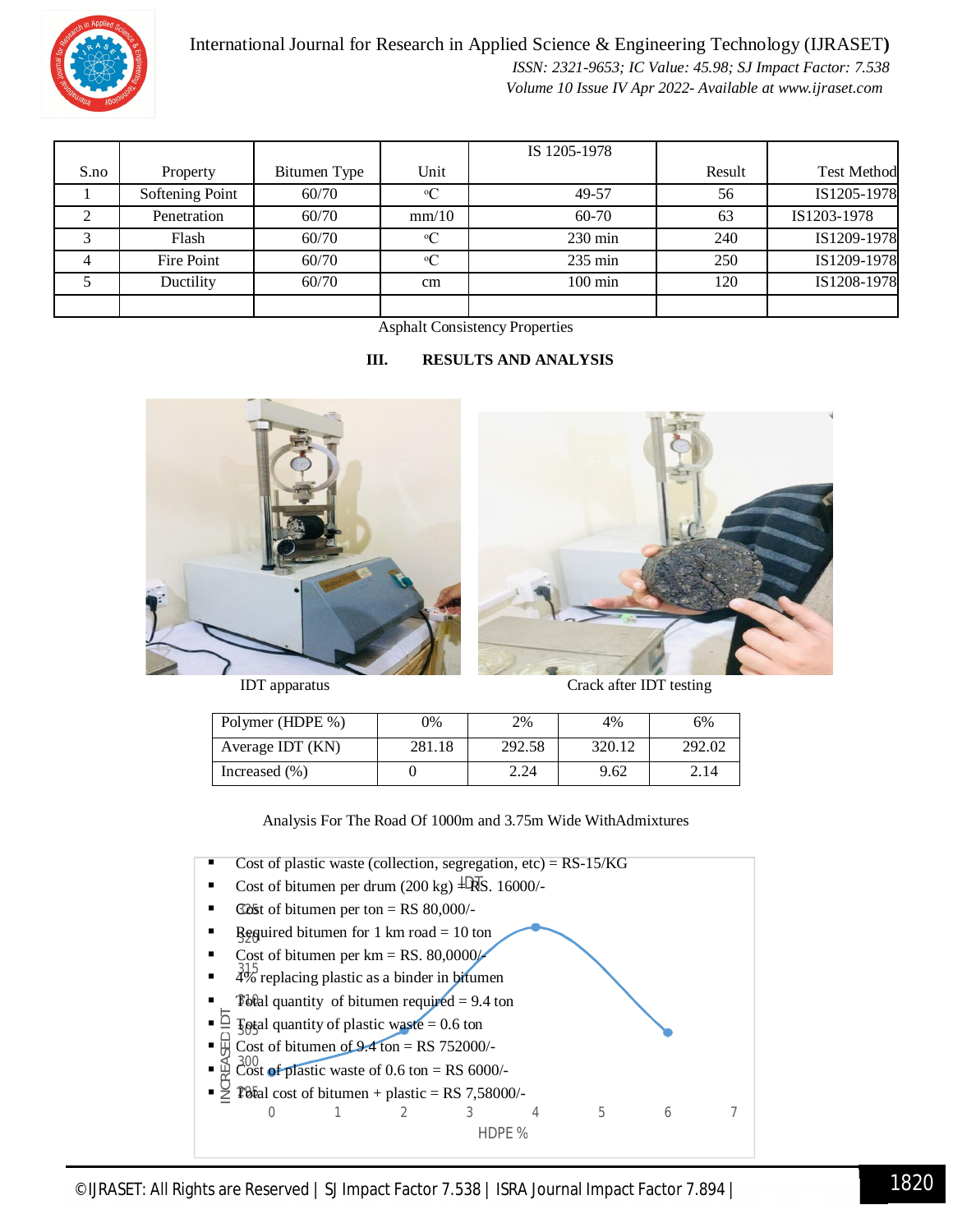

International Journal for Research in Applied Science & Engineering Technology (IJRASET**)**  *ISSN: 2321-9653; IC Value: 45.98; SJ Impact Factor: 7.538 Volume 10 Issue IV Apr 2022- Available at www.ijraset.com*

TOTAL SAVING  $80,000 - 75,000 = 42,000$  RS RS – 42,000/KM SAVING 4% PLASTIC.

#### **IV. CONCLUSION**

The main objective of this paper is to evaluate the use of plastic waste as a low cost asphalt bindermodifier. HDPE was used to replace bitumen up to some extent. Plastic waste was collected fromhouses and schools. The bottles were cleaned then slashed into small pieces.

Marshall mix design method was used to compare the modified asphalt mix with the conventionalasphalt mix. Marshall mix design procedure seeks to select the OBC to be added to a specific aggregate blend resulting in a mixture that satisfies the desired properties of strength anddurability, so in order to evaluate the modified asphalt mixtures, the OBC for the conventional asphalt mix was identified, then different percentages of crushed plastic waste by weight of OBCwere tested on the PWM asphalt mixtures.

#### **V. RECOMMENDATIONS**

Marshall Test results for the modified asphalt mixtures were analyzed to find the optimum PWMcontent. Finally, the static ITS was determined for all mixtures using the splitting test. It was foundthat PWM content of 4% by weight of OBC is recommended as the optimum PWM content neededfor enhancing the performance of asphalt mixtures. Asphalt mix modified with 4% PWM by OBC % would significantly enhance stability by 42.56%, flow by 89.91% and strength by 13.54%. Thisimprovement can be explained by the enhanced adhesion developed between asphalt and plastic waste coated aggregates caused by the intermolecular bonding which improves asphalt mix strength. This would be reflected in the enhanced durability and stability of the asphalt mix whichwould lead to enhancing pavement resistance to fatigue cracking and rutting or permanent deformation.

Recommendations concluded from this project is that by using 4% plastic with 4% bitumen, we can gain the maximum stability with reliable flow. The results of conventional samples without admixture and with 4% of admixtures are compared below.